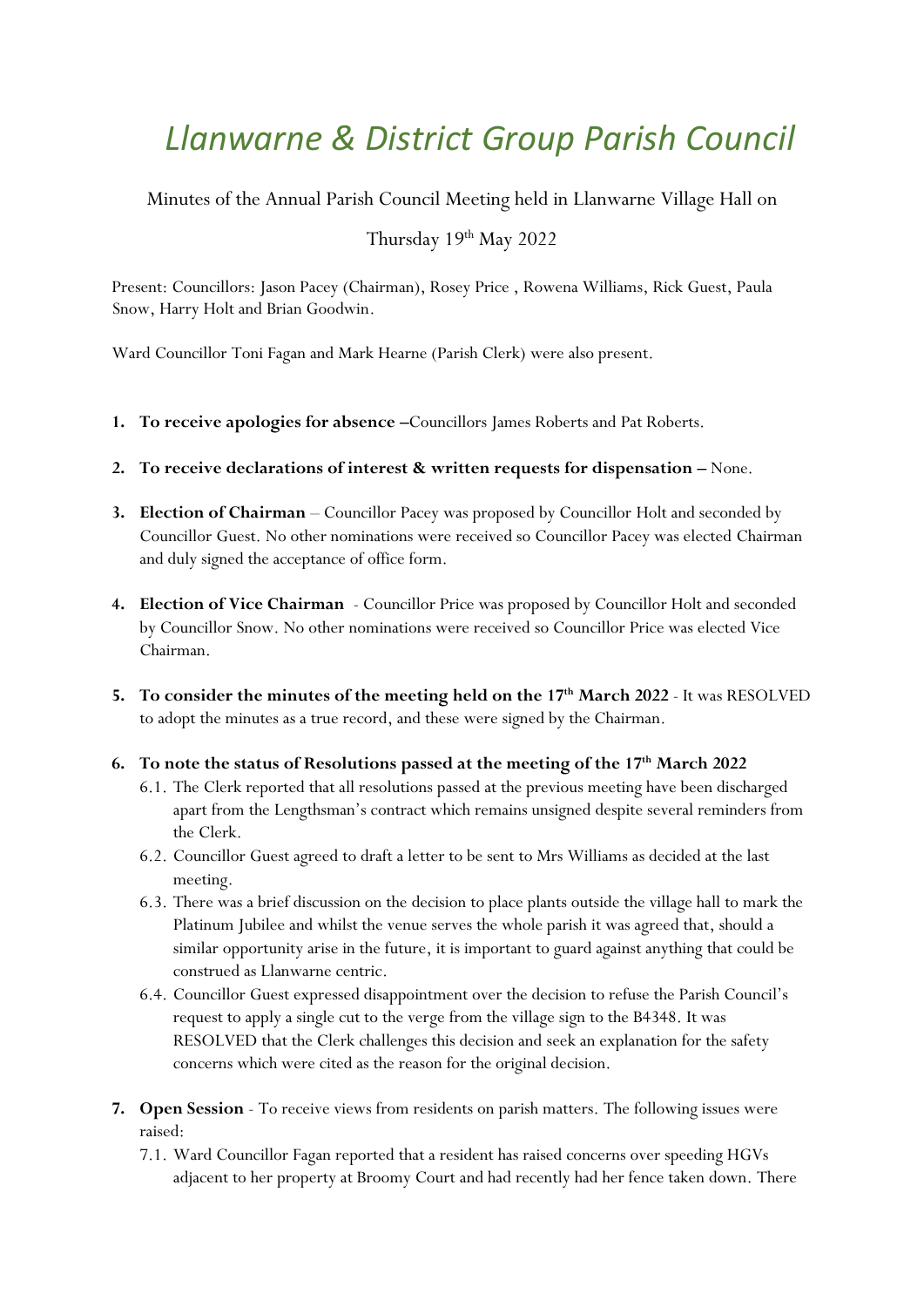are also visibility problems when emerging from her property. Ward Councillor Fagan added that Herefordshire Council are intending to arrange a site visit to assess the stretch of road being assessed is the B4348 between the A49 and Locks Garage. It was noted that, once opened the new rail link at Pontrilas, will reduce the number of HGVs on the local road network.

- 7.2. The requirement for a Traffic Regulation Order (TRO) reducing the speed limit to 20 mph was raised. Ward Councillor Fagan confirmed that responsibility for TROs have transferred back into Herefordshire Council from Balfour Beatty and alluded to previous plans to reduce all speed limits which pass through settlements to 20 mph but will investigate this further. The Chairman mentioned that a case has been made to Balfour Beatty for funding for a 20 mph TRO through the Village Safety Initiative and if any monies are forthcoming the Parish Council could consider allocating some reserves to the project subject to support from the local community.
- 7.3. The grass cutting regime in the village was raised as a concern. It was reported that parts of the grassy areas in the village have been decimated which impacts on the local biodiversity. Much of the land belongs to the church and it is suggested that the issue is raised with the PPC.
- 7.4. The Chairman reported that a resident has asked about the timings of verge cutting in the parish. It was noted that all verges will be subject to two cuts during the growing season unless agreement is reached with Balfour Beatty that a single cut is appropriate for nominated verges.

# **8. Reports and Updates**

- 8.1. Safer Neighbourhood Team No one was present from the Safer Neighbourhood Team.
- 8.2. Ward Councillor Fagan raised the following issues:
	- 8.2.1. Reports of activity in the village car park on Wednesday evenings (after 20.00hrs) with the suggestion that "county-lines" are using it as a meeting place, and it was suggested that the Parish Council brings this to the attention of the Safer Neighbourhood Team.
	- 8.2.2. Referenced the recent issue of the Leader's newsletter which provides an update on all current issues.
	- 8.2.3. The Panorama programme was raised, and Herefordshire Council have begun to address the serious problems exposed in the broadcast with the appointment of a new Chief Executive and Director of Children's Services.
- 8.3. Locality Steward No defects which need to be reported to the Locality Steward were identified.

#### **9. Lengthsman**

- 9.1. Lengthsman Report The Lengthsman was not present at the meeting and no report had been submitted. Councillor Price identified work required on the road close to the ruined church where there is evidence of some deterioration, but it was considered that this is an issue for the Locality Steward, and it was RESOLVED that the Clerk brings this matter to his attention.
- 9.2. Drainage Grant The Chairman confirmed that the drainage grant of £4339 for 2022/23 is much lower that the bid submitted to Herefordshire Council. It was RESOLVED that the Clerk invites the Lengthsman to offer his views on which projects should be prioritised within the available funding.
- 9.3. Lengthsman Contract –It was RESOLVED that the Clerk continues to hasten the Lengthsman for a signed copy of the document.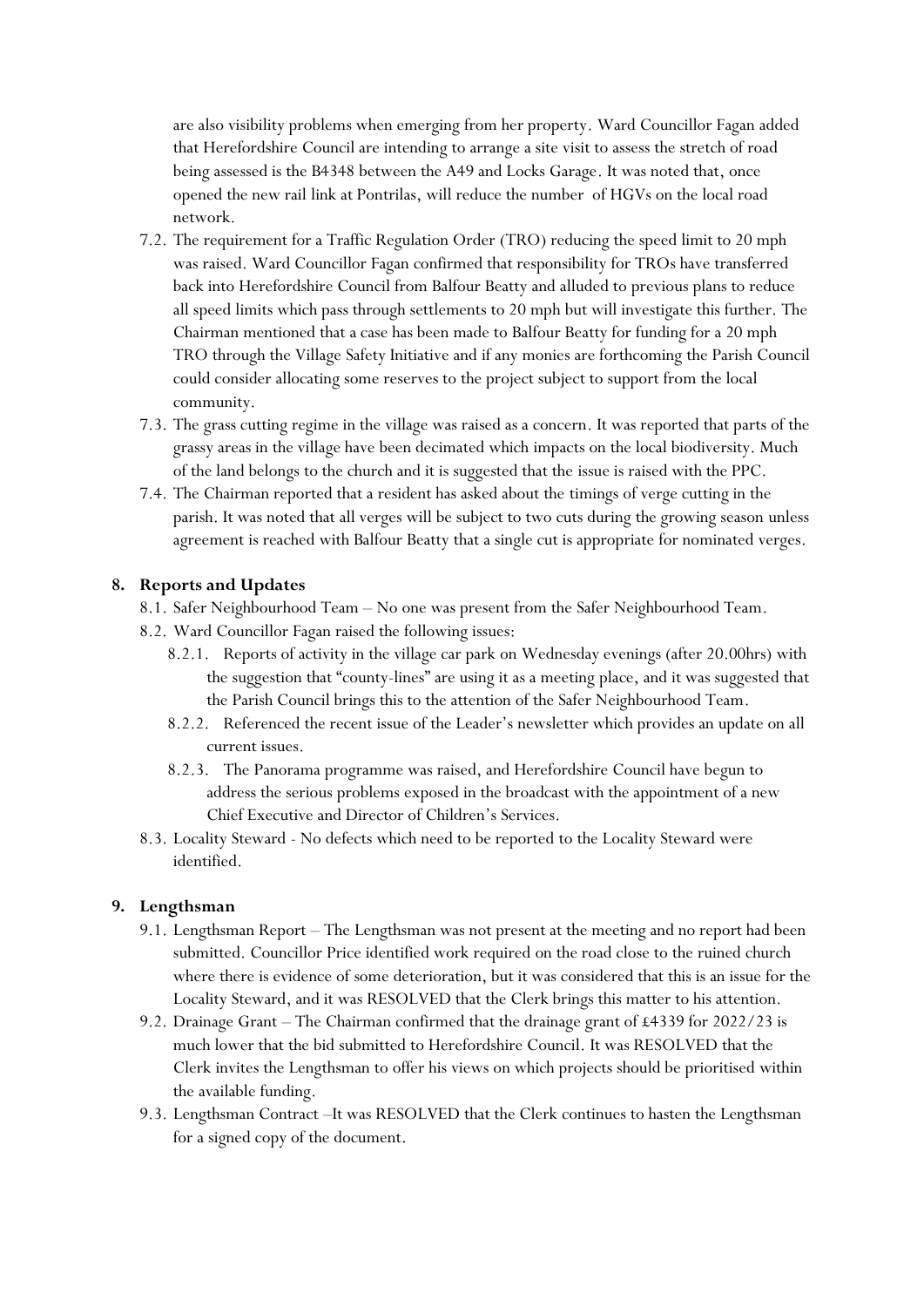**10. Footpaths Officer Report –** The Footpaths Officer was not present at the meeting and had not submitted a report. Councillor Guest reported a damaged stile close the cherry trees and the Chairman agreed to provide the exact location to the Clerk to allow this to be reported to the Footpaths Officer. **Post meeting note – The Chairman confirmed the location as what3words pass.blend.derailed.**

## **11. Environment**

- 11.1. **Flooding** The Chairman reported that he met Nigel Moore (Llangarron Parish Council) to review a submission provided by JCA Consulting which proposed a full catchment study of the Gamber and Garron. This proposal has been referred to the Rod Haunt who is a hydrologist who provided some feedback which has been passed to JCA Consulting for their consideration. The joint environmental group is now awaiting a proposed cost for undertaking this work.
- 11.2. **Great Collaboration/Green Network**  Following discussion, it was RESOLVED that the Parish Council joins the Great Collaboration/Hereford Green Network at a cost of £50 per annum.

### **12. Planning**

12.1. Councillors noted the appeal Under Section 78- Town and Country Planning Act 1990 against the refusal of planning permission for Planning Applications 173776, 173777, 173778, 173779 & 173780 – Biddlestone Orchards, Llangarron. Councillors commented on a previous appeal against the refusal of planning permission for a proposed development at Tump Lane, Wormelow and suggested that comments had been submitted by the Parish Council in response to the original application. It was RESOLVED that the Clerk checks the Planning Portal and the previous minutes to confirm the situation.

#### **13. Finance**

- 13.1. The current bank balance is £16,704.18
- 13.2. Councillors approved the following payments:
	- 13.2.1. Lengthsman (Invoices TGC1830 (Drainage Grant Fund) £1900.00 (ex VAT).
	- 13.2.2. Clerk's salary for April and May 2022.
	- 13.2.3. Postage £8.16
	- 13.2.4. Stationery £21.62
	- 13.2.5. PAYE April and May 2022 £194.20
	- 13.2.6. Clerk's travel costs £9.90
	- 13.2.7. Platinum Jubilee £200.00
- 13.3. **Financial Monitoring 2021/**22 The Clerk reported that at the end of 2021/22 the Parish Council have reserves of £11,704 and considered there are no current financial risks.
- 13.4. **Reserves Policy 2022/**23 Following discussion, Councillors approved the Reserves Policy for 2022/23 and it was RESOLVED that it should be published on the Parish Council website.
- 13.5. **Renewal of Insurance** Councillors noted that a 3-year Long Term Agreement would accrue some modest savings in the cost of insurance, and it was RESOLVED to proceed on this basis at an annual cost of £143.04.